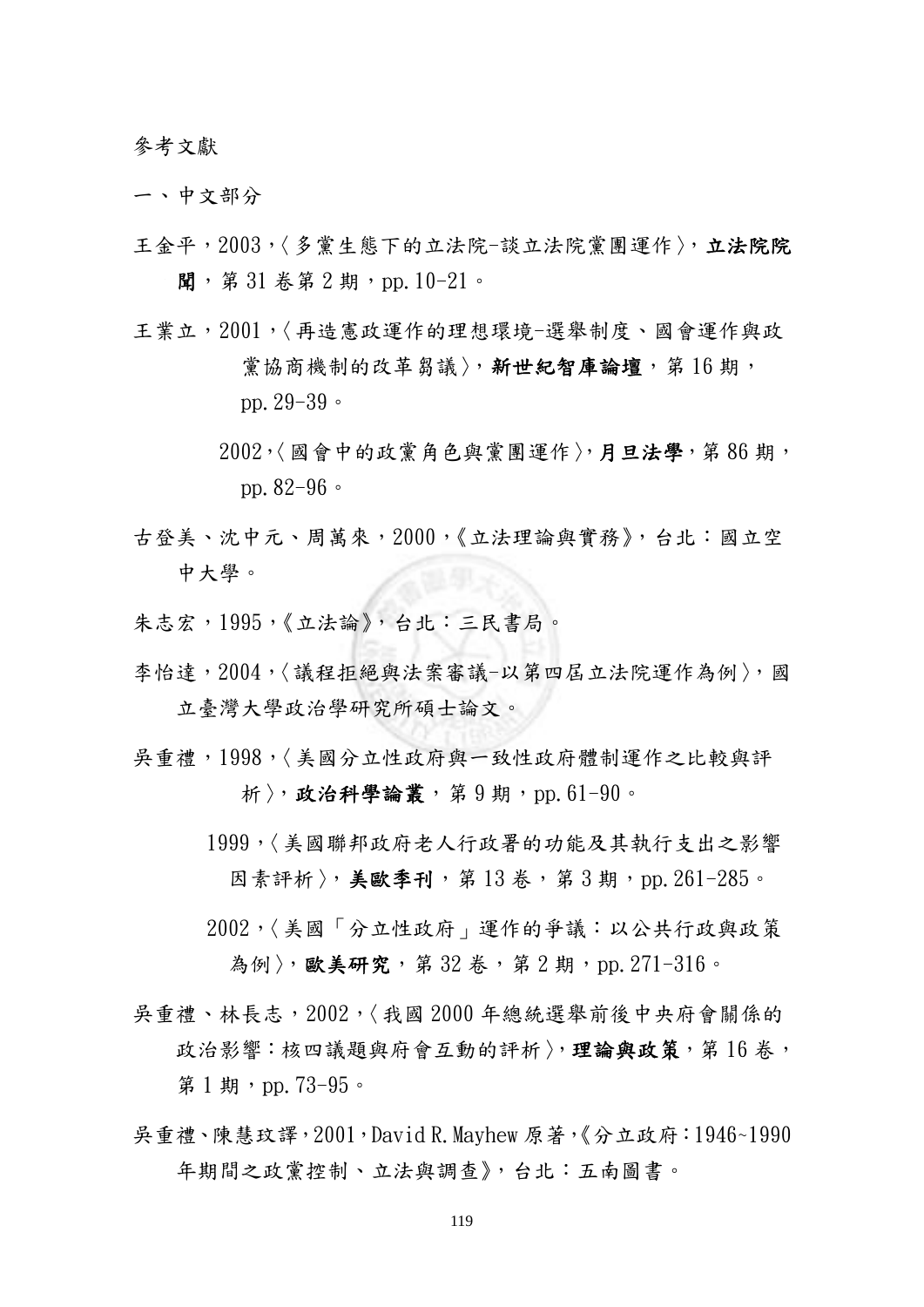- 吳重禮、黃紀、張壹智,2003,〈台灣地區「分立政府」與「一致政府」 之研究:以 1986 年至 2001 年地方府會關係為例〉,人文及社會科 學集刊, 第 15 卷, 第 1 期, pp. 145-184。
- 吳重禮、楊樹源,2001,〈台灣地區縣市層級「分立政府」與「一致政 府」之比較:以新竹縣市與嘉義縣市為例〉,人文及社會科學集刊, 第13卷,第3期,頁 pp. 251-304。
- 周萬來,2000,《議案審議》,台北:五南圖書。

2004,《立法院職權行使法逐條釋論》,台北:五南圖書。

- 岳瑞麒、吳重禮,2006,〈「分立政府」對於兩岸政策影響之初探:以 1996-2004年行政與立法互動關係為例〉,遠景基金會季刊,第7  $*$ , 第1期, pp. 1-51。
- 林瑞雯, 2003,〈立法院委員會與黨團協商制度之研究〉, 國立台灣大 學國家發展研究所碩士論文。
- 胡濤,1980,《立法學》,台北:漢苑出版社。
- 盛杏湲,2003,〈立法機關與行政機關在立法過程中的影響力:一致政 府與分立政府的比較〉,台灣政治學刊,第7卷,第2期, pp.51-105。
- 曹金增,2004,《解析公民投票》,台北:五南圖書。
- 連哲偉,1995,〈民進黨執政縣市之府會關係:新竹縣、彰化縣及高雄 縣比較分析(1989-1993)〉,國立政治大學政治學研究所碩士論文。
- 陳采葳,2003,〈立法院黨團協商制度對國會議事運作影響之分析
	- (1996-2003)〉,銘傳大學公共事務學研究所碩士論文。
- 陳淞山,1994,《國會制度解讀》,台北:月旦法學。
- 陳淑芳,2001,〈再造憲政運作的理想環境-選舉制度、國會運作與政 黨協商機制的改革芻議〉,新世紀智庫論壇,第 16 期, pp. 49-60。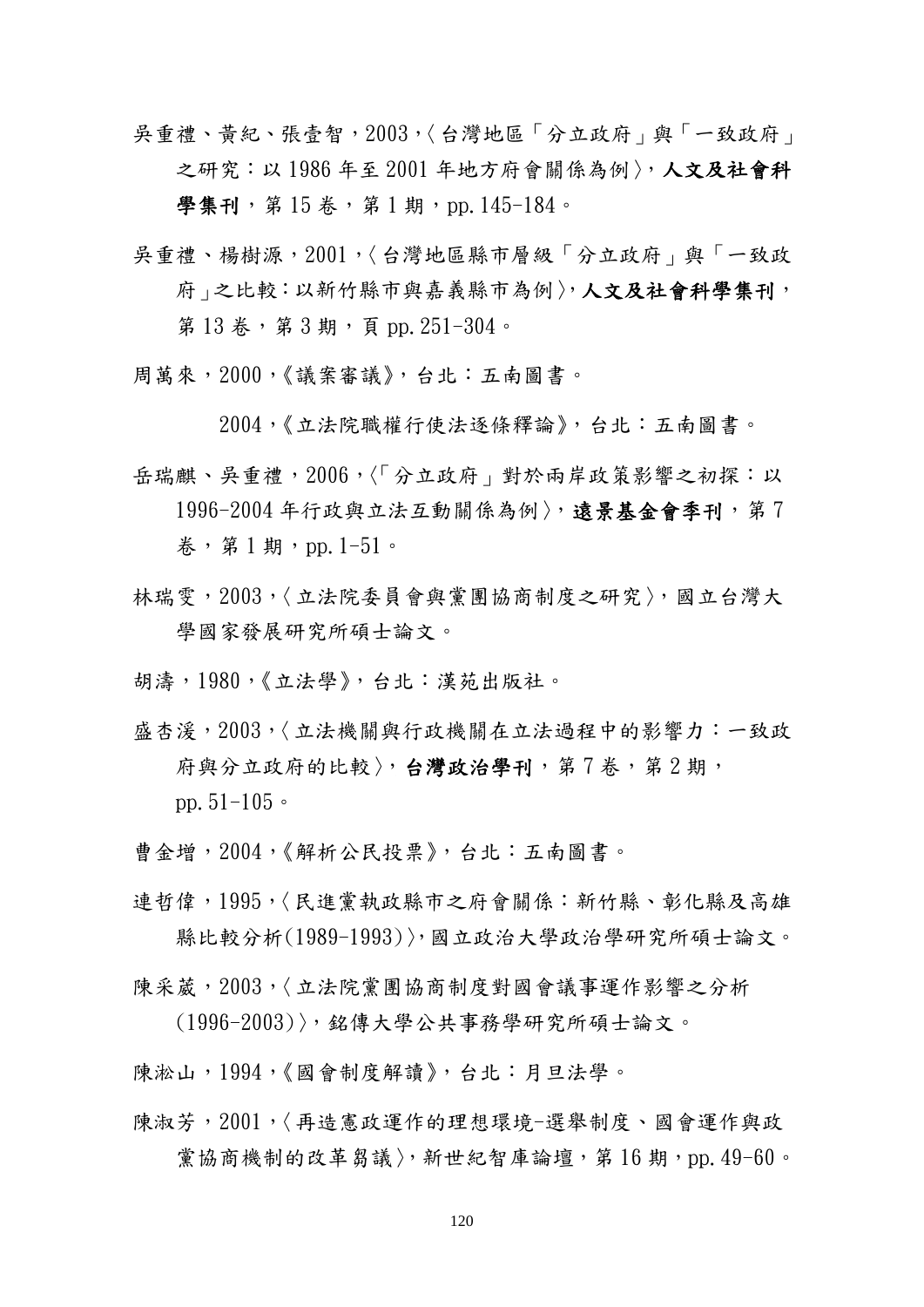陳陸輝、游清鑫, 2001, 〈民眾眼中的分立政府:政黨的府會互動與首 長施政滿意度〉,理論與政策,第15卷,第3期,pp.61-78。

- 陳雲龍,2002,〈分立政府下行政部門運作模式之探討:以高雄市政府 為例(1998-2001)〉,國立中山大學公共事務管理研究所碩士論文。
- 陳義彥、洪永泰、盛杏溪、游清鑫、鄭夙芬、陳陸輝, 2001,《民意調 查》,台北:五南圖書。
- 許劍英,2000,《立法審查理論與實務》,台北:五南圖書。
- 湯京平、吳重禮、蘇孔志,2002,〈分立政府與地方民主行政:從台中 縣地方基層建設經費論地方派系與肉桶政治〉,中國行政評論,第 12 卷,第1期,pp. 37-76。
- 黃秀端,2002,〈國會的效能升級:談兩波立法院之改革〉,新世紀智 庫論壇, 第 17 期, pp. 42-56。
	- 2003,〈少數政府在國會的困境〉,台灣政治學刊,第7卷, 第 2 期, pp.  $3-49$ 。
	- 2005,〈分立政府、程序委員會、議程設定與議程拒絕〉,行 政院國家科學委員會專題研究計畫。
- 曾濟群,1976,〈立法院常設委員會之研究〉,台北:正中書局。
	- 1988,《中外立法制度之比較》,台北:中央文物供應社。
	- 2001,《國會立法與程序》,台北:台灣書店。
- 楊日青,1992,《立法院常設委員會之結構與功能分析》,台北:民主 基金會。
- 楊婉瑩,2002,〈立法院決策過程的轉變-由一致政府到分立政府〉,台 灣政治學會年會暨「全球化與台灣政治」學術研討會論 文集。
	- 2003,〈一致性到分立性政府的政黨合作與衝突-以第四屆立法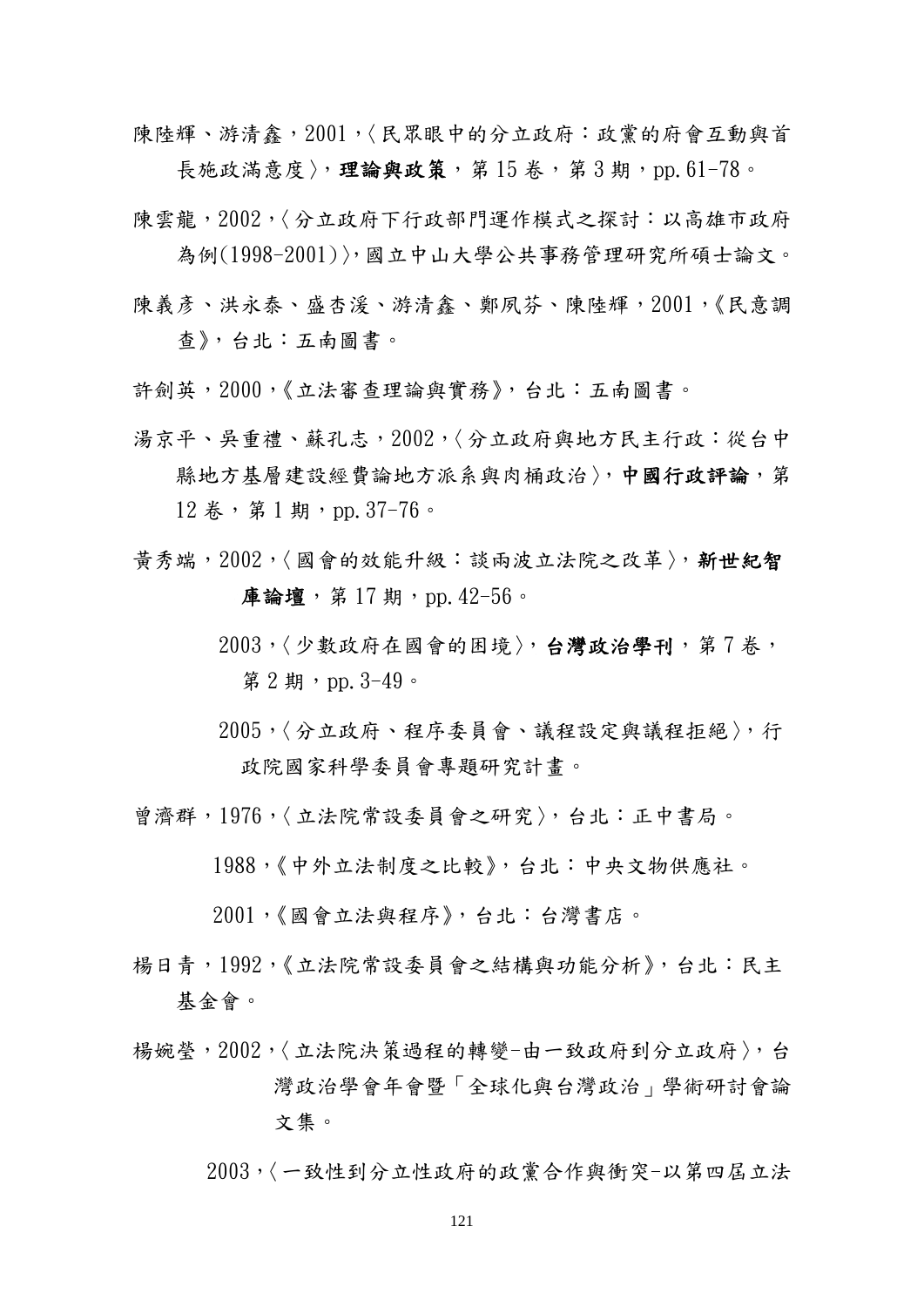院為例〉,東吳政治學報,第16期, pp.47-93。

楊婉瑩、陳采葳,2004,〈國會改革風潮下黨團協商制度之轉變與評 估〉,東吳政治學報,第19期,pp.111-150。

蔡政順,1985,《立法院議事規則逐條研究》,台北:大中國圖書公司。 鄭勝元,2005,〈立法院召集委員議程設定之研究—以政黨為核心之分

析〉,國立政治大學政治學研究所碩士論文。

謝宜芳,2002,〈分立政府下的府會關係-台北市議會口頭質詢之內容 分析(1991-2001) 〉,私立東海大學公共行政學系碩士論文。

羅志淵,1974,《立法程序論》,台北:正中書局。

羅傳賢,2002,《立法程序與技術》,台北:五南圖書出版公司。

2004,《國會與立法技術》,台北:五南圖書出版公司。

二、英文部分

Alt, James E. and Robert C. Lowry. 1994." Divided Government,Fiscal Institutions,and Budget Deficits: Evidence from the States." American Political Science Review 93(September), pp. 519-533.

Binder,Sarah A.1999,"The Dynamics of Legislative Gridlock,1947-1996",American Political Science Review.  $93(3)$ , pp.  $519-533$ .

Burns, James MacGregor, 1963, The Deadlock of Democracy. Englewood Cliffs,NJ:Prentice-Hall.

Cobb, R. W. & M. H. Ross  $(eds)$ , 1997, Cultural Strategies of Agenda Denial. KA: The Univ. Press of Kansas.

Coleman, John J, 1999." Unified Government, Divided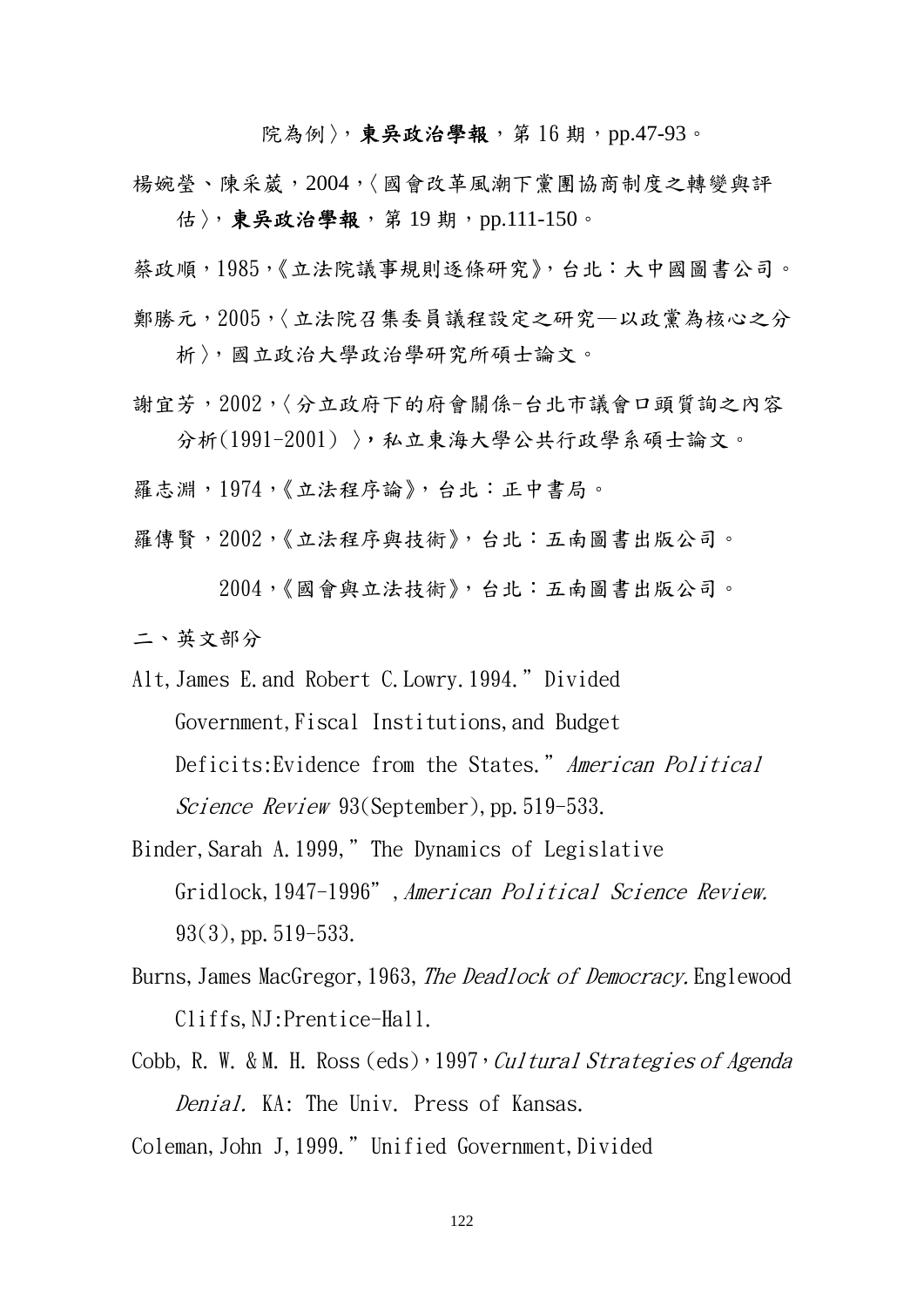Government,and Party Responsiveness".American Political Science Review.  $93(4)$ , pp.  $821-835$ .

Edward, Georeg C.III.1989. At the Margins: Presidential Leadership of Congress. New Haven: Yale University Press.

Fiorina, Morris P, 1991," Divided Government in the States." In Gary W. Cox and Samuel Kernell(eds.) The Politics of Divided Government. Boulder, CO: Westview Press.pp.179-202.

1992," An Era of Divided Government." PS: Political Science and Politics  $107(3)$ , pp. 387-410.

1996, Divided Government. 2nd ed. Bostom: Allyn and Bacon.

- Jacobson, Gary c., 1990, The Electoral Origins of Divided  $Government$ , Boulder,  $CO:W$ estview.
- Jones, Charles 0.1994. The Presidency in a Separated System. Washington, DC: Brookings Institution.
- Krehbiel, Keith. 1996." Institutional and partisan Sources of Gridlock:A Theory of Divided and Unified Government".Journal of Theoretical Politics  $8$ (January), pp.  $7-40$
- Laver, M. and K.A. Shepsle. 1990," Coliations and Cabinet Government", American Political Science Review. 84(3),pp.873-890.
- Mayhew, David R. 2005, *Divided We Govern: Party Control, Lawmaking* And Investigations, 1946~2002, 2nd. New Haven, CT: Yale University Press.